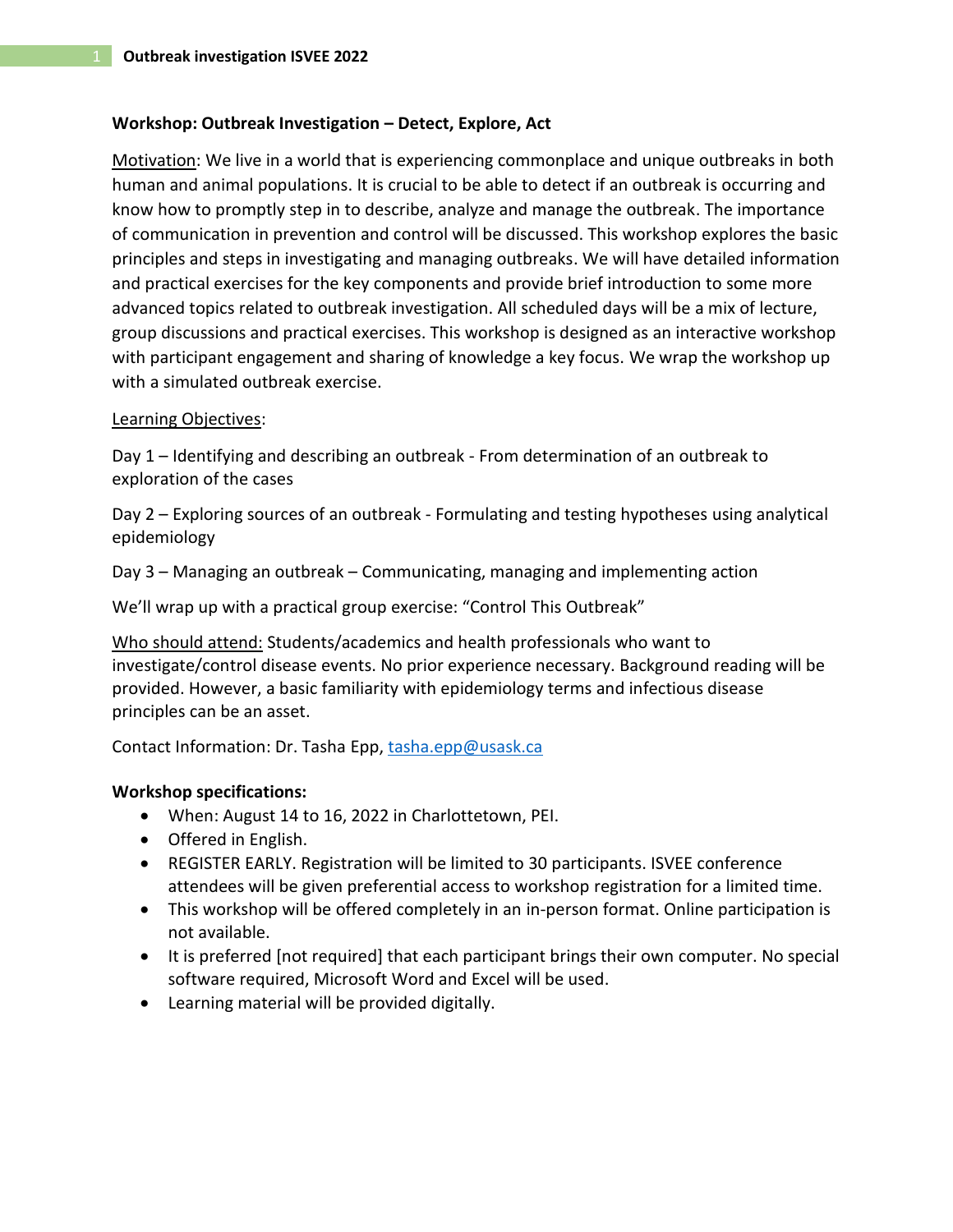# Schedule:

The workshop will run from 8:30 to 4:30. A one hour lunch break will be scheduled. The afternoon of the third day will wrap up by 4 PM.

| Day / Time                   | <b>Activity</b>                                                                            | <b>Detail</b>                                                                                                                                                                                                                                                                                                                                                                                                                                                                                                                                                                                                                         |  |
|------------------------------|--------------------------------------------------------------------------------------------|---------------------------------------------------------------------------------------------------------------------------------------------------------------------------------------------------------------------------------------------------------------------------------------------------------------------------------------------------------------------------------------------------------------------------------------------------------------------------------------------------------------------------------------------------------------------------------------------------------------------------------------|--|
| DAY 1 - DETECT AND DESCRIBE  |                                                                                            |                                                                                                                                                                                                                                                                                                                                                                                                                                                                                                                                                                                                                                       |  |
| Day $1 -$ Morning*           | Overview of Outbreak<br>Investigation and the<br>Importance of<br><b>Identifying Cases</b> | We'll review the steps of an outbreak investigation and<br>focus on approach to understanding if observed events<br>are an 'outbreak'. We will cover steps for verifying the<br>diagnosis including the concepts of diagnostic test<br>validity and the use of diagnostic tools. We will finish<br>up with a focus on the development of case definitions.                                                                                                                                                                                                                                                                            |  |
| Lunch                        |                                                                                            |                                                                                                                                                                                                                                                                                                                                                                                                                                                                                                                                                                                                                                       |  |
| Day 1 - Afternoon*           | <b>Outbreak Descriptive</b><br>Epidemiology                                                | We will provide a quick review of measures of disease<br>frequency. The remainder of the afternoon will be<br>focused on describing outbreaks in relation to the<br>patterns of animal characteristics, time, and location.<br>This will include the building and interpretation of<br>epidemic curves. An introduction to key concepts in<br>spatial epidemiology will be provided.                                                                                                                                                                                                                                                  |  |
|                              |                                                                                            |                                                                                                                                                                                                                                                                                                                                                                                                                                                                                                                                                                                                                                       |  |
| DAY 2 - EXPLORE THE OUTBREAK |                                                                                            |                                                                                                                                                                                                                                                                                                                                                                                                                                                                                                                                                                                                                                       |  |
| Day 2 - Morning*             | Data Collection for<br>Outbreak<br>Investigation                                           | This portion of the workshop will cover sampling<br>approaches, study design options, and sample size<br>considerations for planning an investigation. There will<br>be a special focus on the principals of designing<br>questions for surveys and an exploration of interview<br>approaches and techniques.                                                                                                                                                                                                                                                                                                                         |  |
| Lunch                        |                                                                                            |                                                                                                                                                                                                                                                                                                                                                                                                                                                                                                                                                                                                                                       |  |
| Day 2 - Afternoon*           | Analyzing Information<br>from an Outbreak<br>Investigation                                 | We will review the measures of effect important to<br>understand in outbreak investigation. Important<br>techniques to support interpretation of analysis such as<br>standardization and control of confounding will also be<br>covered. Measures will include odd's ratios, risk ratios<br>and the attributable fraction. We will include<br>discussion of approaches for analysis for multiple<br>variables associated with outcomes. We will practice<br>calculating and interpreting measures with real life<br>case examples.<br>The outbreak specific tools of trace-out/ trace-back and<br>network analysis will be presented. |  |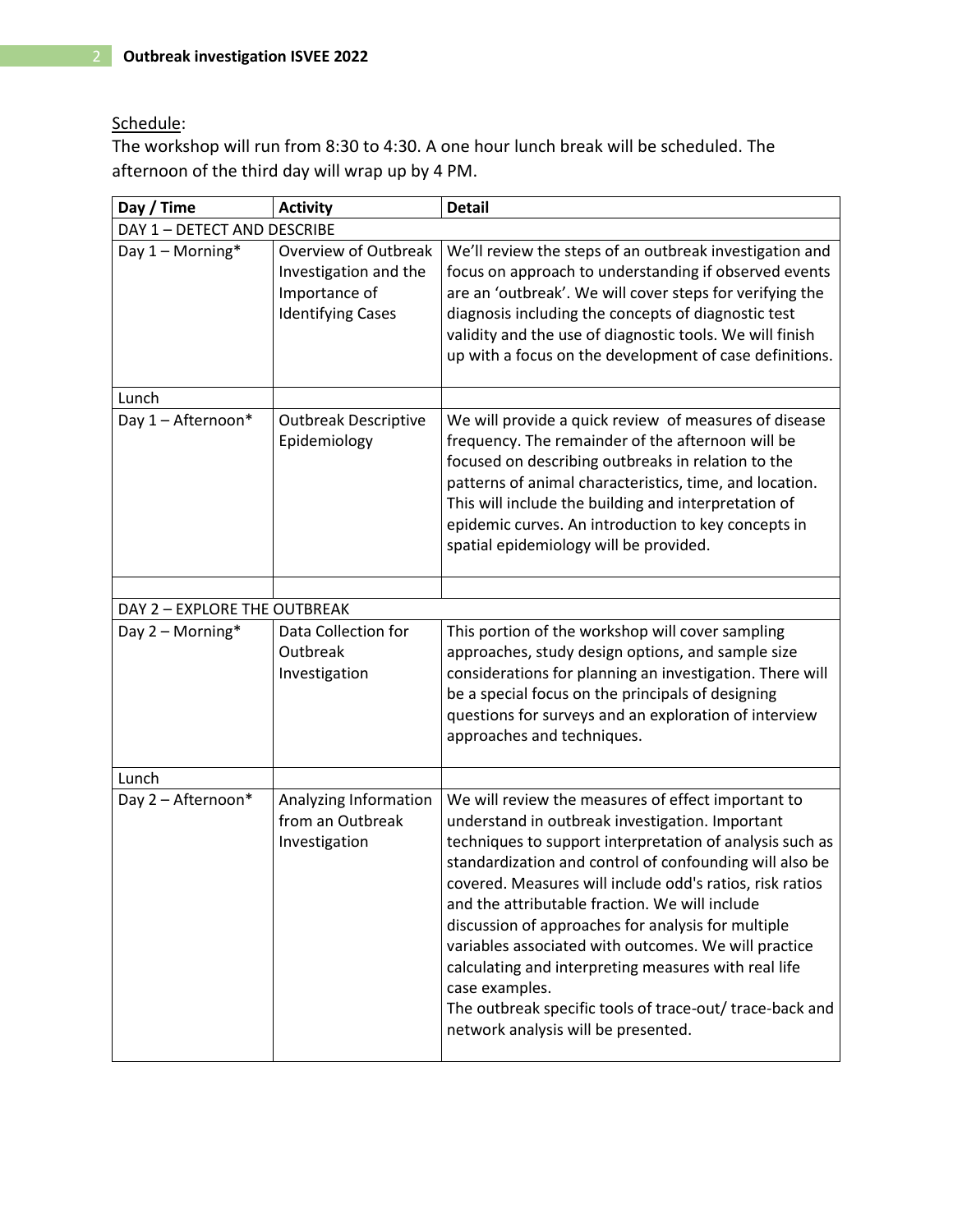| Day / Time           | <b>Activity</b>                                                                                         | <b>Detail</b>                                                                                                                                                                                                                                                                                                                                                                     |  |
|----------------------|---------------------------------------------------------------------------------------------------------|-----------------------------------------------------------------------------------------------------------------------------------------------------------------------------------------------------------------------------------------------------------------------------------------------------------------------------------------------------------------------------------|--|
| DAY 3 - DEAL WITH IT |                                                                                                         |                                                                                                                                                                                                                                                                                                                                                                                   |  |
| Day 3 - Morning*     | Key Aspects in<br><b>Implementing Control</b><br><b>Strategies</b>                                      | This portion of the workshop will look at the human<br>factors that are important in successfully implementing<br>disease control decisions. We will cover the<br>consideration of team composition for the<br>investigation, outline the concept of the incidence<br>command structure, introduce behavioural economics<br>theory, and discuss principles of risk communication. |  |
| <b>LUNCH</b>         |                                                                                                         |                                                                                                                                                                                                                                                                                                                                                                                   |  |
| Day 3 - Afternoon*   | The afternoon of the<br>last day will be<br>dedicated to a table<br>top exercise - a 'Real'<br>Outbreak | This will be done as a group oriented activity aimed at<br>giving participants the opportunity to put into practise<br>concepts and skills learned in the workshop.                                                                                                                                                                                                               |  |

\* Breaks will be woven into the schedule for each morning and afternoon session.

Components of the workshop are drawn from Dr. Epp's graduate course in Field Epidemiology offered alternately with a focus on Animal Health or Public Health at the University of Saskatchewan.

## Connect:

For more information visit our website:

Centre for Applied Epidemiology

<https://wcvm.usask.ca/the-college/centres/centre-for-applied-epidemiology.php#Welcome>